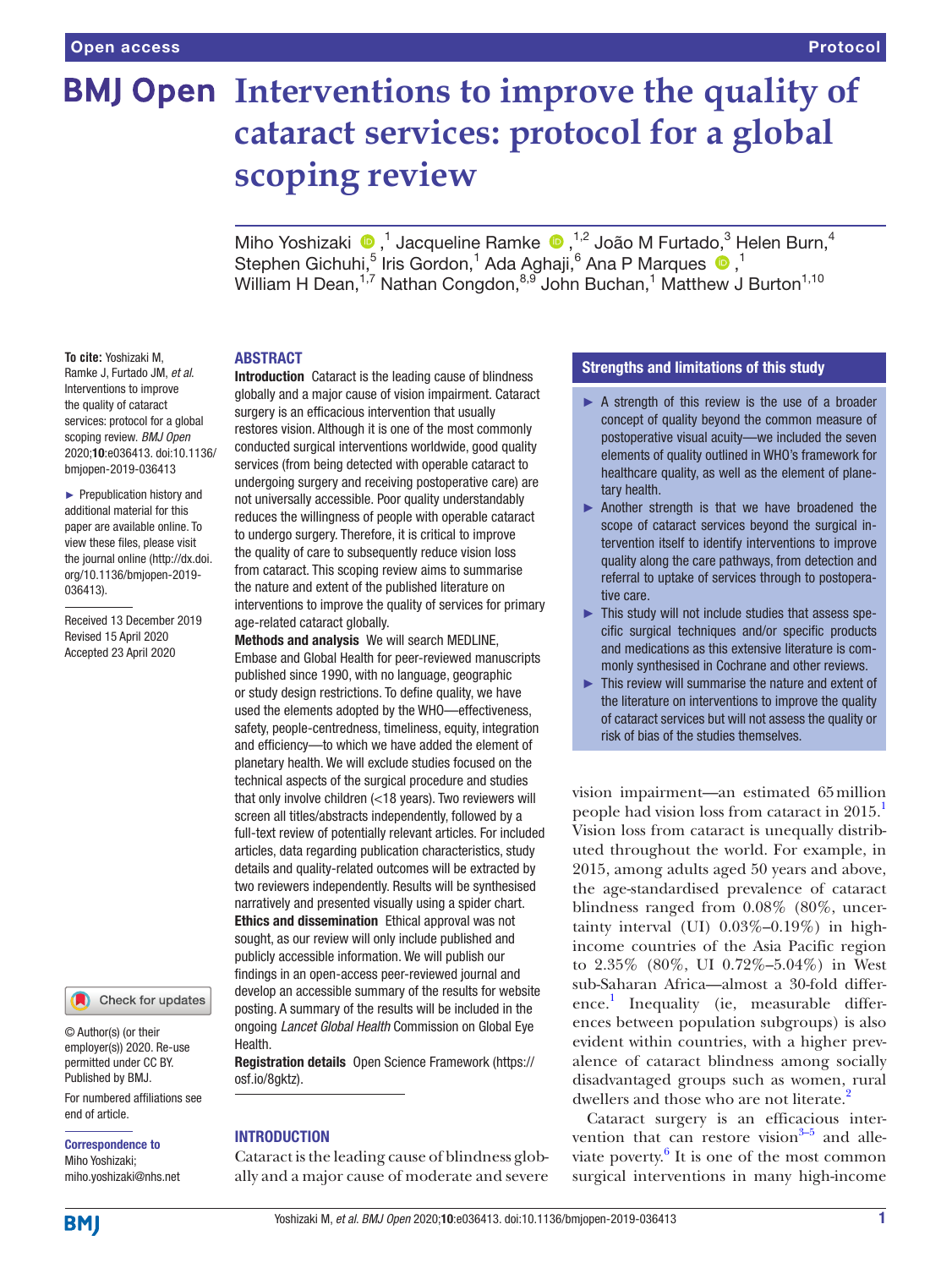# Open access

countries and some middle-income countries.<sup>[7](#page-6-2)</sup> However, good quality services are not universally accessible, particularly in low/middle-income countries  $(LMICs)$ .<sup>89</sup> Poor quality understandably reduces the willingness of people with operable cataract to undergo surgery.<sup>10</sup> Therefore, it is critical to improve the quality of care to subsequently reduce vision loss from cataract.

Quality of cataract services is most commonly measured using postoperative visual acuity. Measuring and monitoring outcomes is crucial in order to improve them $^{11}$  and tools are available to enable monitoring of postoperative visual acuity.<sup>[12](#page-6-6)</sup>

Beyond using postoperative visual acuity to assess effectiveness, the quality of cataract services includes many clinical and non-clinical dimensions.<sup>13</sup> For example:

- Timeliness: cataract commonly occurs bilaterally. In many settings, the current recommendation is to operate on one eye at a time and allow enough time for the operated eye to heal before operating on the second eye. However, delay in surgery for the second eye has been linked to increased risk of falls and road traffic accidents[.14](#page-6-8)
- People-centredness: it may be common for patients to have to visit hospitals several times before the surgery for different preoperative assessments, even though some of these could be done in one visit. Reducing the number of hospital visits to get surgery would improve quality from the patient perspective.
- Equity: there is no physiological reason why outcomes should be poorer in women compared with men, but women tend to have lower access and poorer postoperative vision outcomes compared with men.<sup>215</sup> A further example of inequity is seen in the difference in effective cataract surgical coverage among indigenous (51.6%, 95% CI: 42.4–60.7) and non-indigenous Australians (88.5%, 95% CI:  $85.2 - 91.2$ ).<sup>[16](#page-6-9)</sup>
- Efficiency (productivity): there is a link between the quantity of surgery a surgeon performs and the quality of that surgery.[17](#page-6-10) It has also been demonstrated that apparently cheaper service delivery options, such as outreach camps, can be less cost-effective compared with surgery delivered in static clinics due to worse outcomes.[18](#page-6-11)

The aim of this review is to summarise the nature and extent of the published literature on interventions to improve the quality of cataract services globally. We chose to undertake a scoping review rather than an alternative evidence synthesis approach because we wished to identify and map the available evidence, which we anticipate will be heterogeneous.<sup>[19 20](#page-6-12)</sup> We will take a broad perspective on quality outcomes and relevant interventions of interest, but will exclude studies focused exclusively on the technical aspects of surgical techniques. For example, we will not include studies reporting the effectiveness of phacoemulsification or manual small incision surgery, as these are summarised in other reviews.<sup>3-5 21</sup>

# Definitions and framework development

Cataract services include the range of activities on the pathway from detecting people with operable cataract to these people undergoing surgery and receiving postoperative care. As such, cataract services are both community and facility-based $^{22}$  and—regardless of the setting should involve a broad range of healthcare providers from the community level (eg, village health workers as case finders) through primary (eg, optometrist) and secondary services (ie, surgical team). In addition, consideration of all of the health system building blocks is relevant to strengthen cataract services.

Quality of care is one of the objectives embodied by the concept of Universal Health Coverage, together with equity in access and financial protection.<sup>[23](#page-6-14)</sup> Our review will be guided by the definition of the quality of care recently outlined by the WHO:

Quality of care is 'the degree to which health services for individuals and populations increase the likelihood of desired health outcomes and are consistent with current professional knowledge'.<sup>24</sup>

WHO has adopted the framework of quality outlined by the Institute of Medicine.<sup>[25](#page-6-15)</sup> This framework measures the quality of healthcare across seven elements, namely, effectiveness, safety, people-centredness, timeliness, equity, integration and efficiency.

We have made one addition to the quality elements in WHO's framework—we believe that *planetary health* is an essential element of quality cataract surgery, so will also scope the literature on this. Planetary health is focused on sustainability, including the ability of the society to make choices while balancing the needs of future generations.<sup>26</sup> This modified framework is shown in [figure](#page-1-0) 1.



<span id="page-1-0"></span>Figure 1 Elements of healthcare quality considered in this review (modified figure 3.2 from World Health Organization<sup>[24](#page-6-1)</sup> by adding *planetary health*).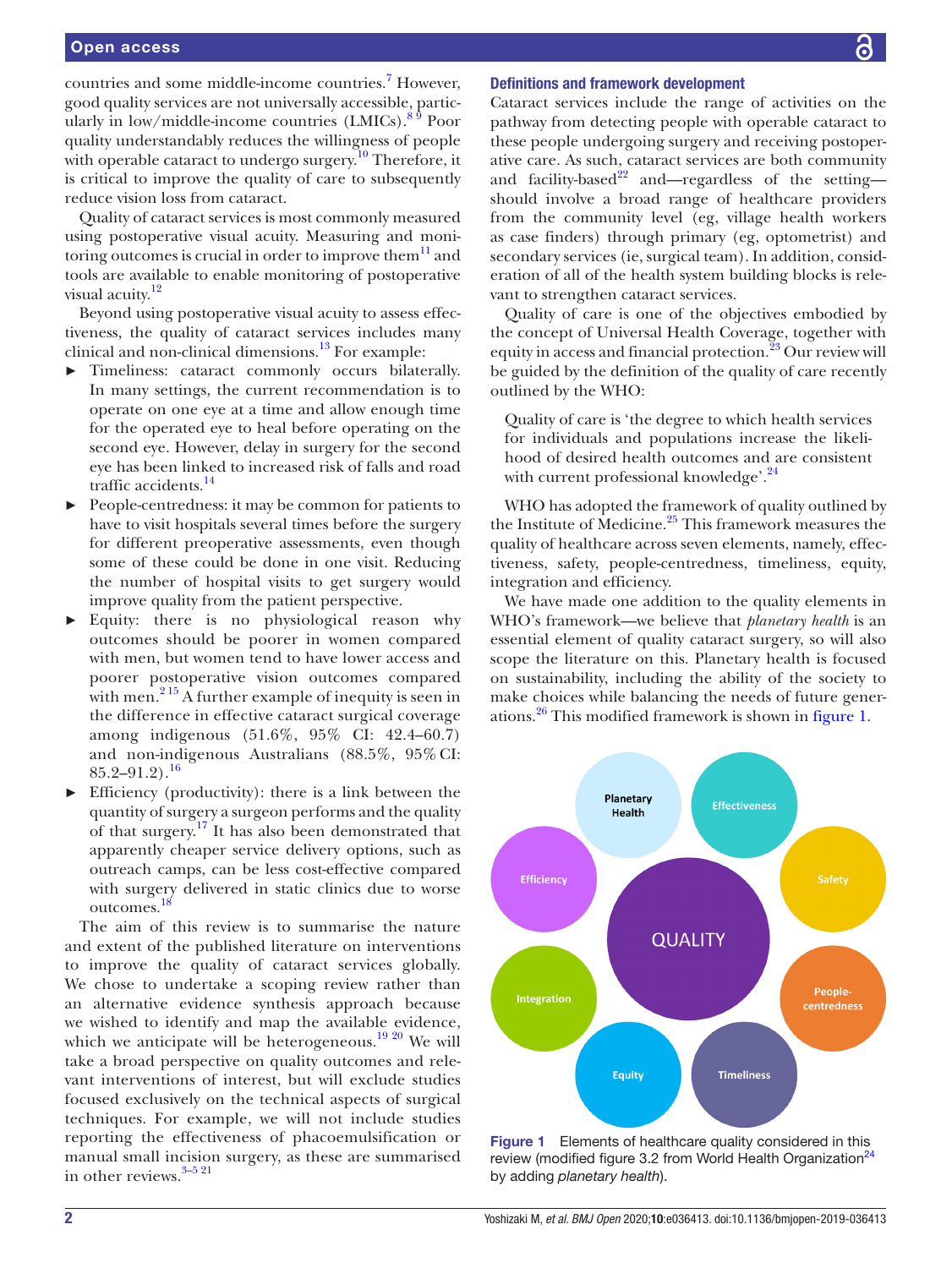To help guide the scope of our review, we mapped examples of outcome measures and interventions for cataract services against each of the eight elements of healthcare quality ([table](#page-3-0) 1). These outcomes and interventions were drawn from the literature,  $2728$  as well as the knowledge and experience of the authorship group. For people-centredness, we drew on the outline of Integrated Person-Centred Health Services provided by WHO and adopted in the recent *World Report on Vision,* whereby services aim to provide coordinated care that addresses the full spectrum of eye conditions according to an individual's needs and recognises people as participants and beneficiaries of this care.<sup>[29 30](#page-6-18)</sup>

When mapping interventions, we categorised them using the WHO health systems 'building blocks', that is, we mapped them to the most relevant of service delivery; health workforce/human resources (HR), health information system (HIS); access to essential consumables/ non-consumables; financing; and leadership/governance. Recognising that this framework does not include community engagement and empowerment, we added *community* as an additional category against which interventions could be mapped.<sup>31</sup>

# Methods and analysis

# Objectives/scoping review questions

We aim to answer the following three questions:

- 1. What interventions to improve the quality of cataract services have been described in the published literature?
- 2. Which element(s) of quality did the interventions address?
- 3. Where was the evidence generated (high-income vs middle-income vs low-income settings)?

# Protocol and registration

This protocol for this scoping review is reported according to the relevant sections of the Preferred Reporting Items for Systematic Reviews and Meta-Analyses Extension for Scoping Reviews (PRISMA-ScR) guideline [\(online supple](https://dx.doi.org/10.1136/bmjopen-2019-036413)mentary annex  $1$ ).<sup>[32](#page-6-20)</sup>

# Eligibility criteria

This scoping review will include primary research studies of any design and systematic reviews from any country that report a quality-relevant outcome for primary age-related cataract following an intervention related to the quality of cataract services. We will only include studies where intervention is compared against any alternatives (eg, intervention vs no intervention/current practice vs new intervention/before vs after implementation). Examples of relevant interventions are provided in [table](#page-3-0) 1, mapped against the eight quality elements of interest. Systematic reviews will be included only if meta-analysis is conducted for a quality-relevant outcome. If we identify systematic reviews that report narrative synthesis of quality-relevant outcomes without meta-analysis, then we will review the

list of included studies and include in our scoping review any that meets our eligibility criteria.

We will exclude studies assessing specific surgical techniques (eg, phacoemulsification vs manual small incision surgery, site of anaesthesia and size of incision) and/ or specific products and medications used during and around the time of surgery (eg, monofocal vs multifocal intraocular lens; drug A vs drug B) as these are typically addressed in other systematic reviews.<sup>3421</sup> Studies focused exclusively on cataract services for children (aged under 18 years) will be excluded, as these services differ substantially from those for age-related cataract. We will also exclude studies reporting interventions to prevent cataract formation or progression. We will exclude studies published prior to 1990, as during the last 30 years, there have been a large number of major developments in cataract services that would be expected to have changed the 'landscape' substantially. Service delivery models prior to this time are quite different from those currently used. There will be no language limitations. Only studies where the full text is available will be included.

#### Search

We will search MEDLINE, Embase and Global Health databases using search strategies developed by a Cochrane Eyes and Vision Information Specialist (IG). The search strategy for MEDLINE is included in the [online supple](https://dx.doi.org/10.1136/bmjopen-2019-036413)[mentary annex 2.](https://dx.doi.org/10.1136/bmjopen-2019-036413) We will examine reference lists of all included articles to identify further potentially relevant reports of studies. Field experts will be provided a list of the included studies and requested to identify further potentially relevant studies for consideration in the review.

#### Selection of sources of evidence

Covidence systematic review software will be used for screening (Veritas Health Innovation, Melbourne, Australia. Available at:<www.covidence.org>). Each title and abstract will be screened independently by two reviewers (MY, JR, HB, AA, JB, JF, SG and WHD) to exclude publications that clearly do not meet the inclusion criteria. Subsequently, the full-text article will be retrieved for review if the citation seems potentially relevant and two reviewers will independently assess each article against the inclusion and exclusion criteria. Any discrepancies between the reviewers will be resolved by discussion and a third reviewer will be consulted if necessary. A PRISMA flow diagram will be completed to summarise the study selection process.

#### Data charting process

A custom form will be developed in Excel for data charting. The form will be piloted on three studies and required amendments agreed by consensus. We anticipate a broad scope of included studies, so data charting will be an iterative process throughout the review and the data charting form will be amended as required. Each included study will be charted independently by two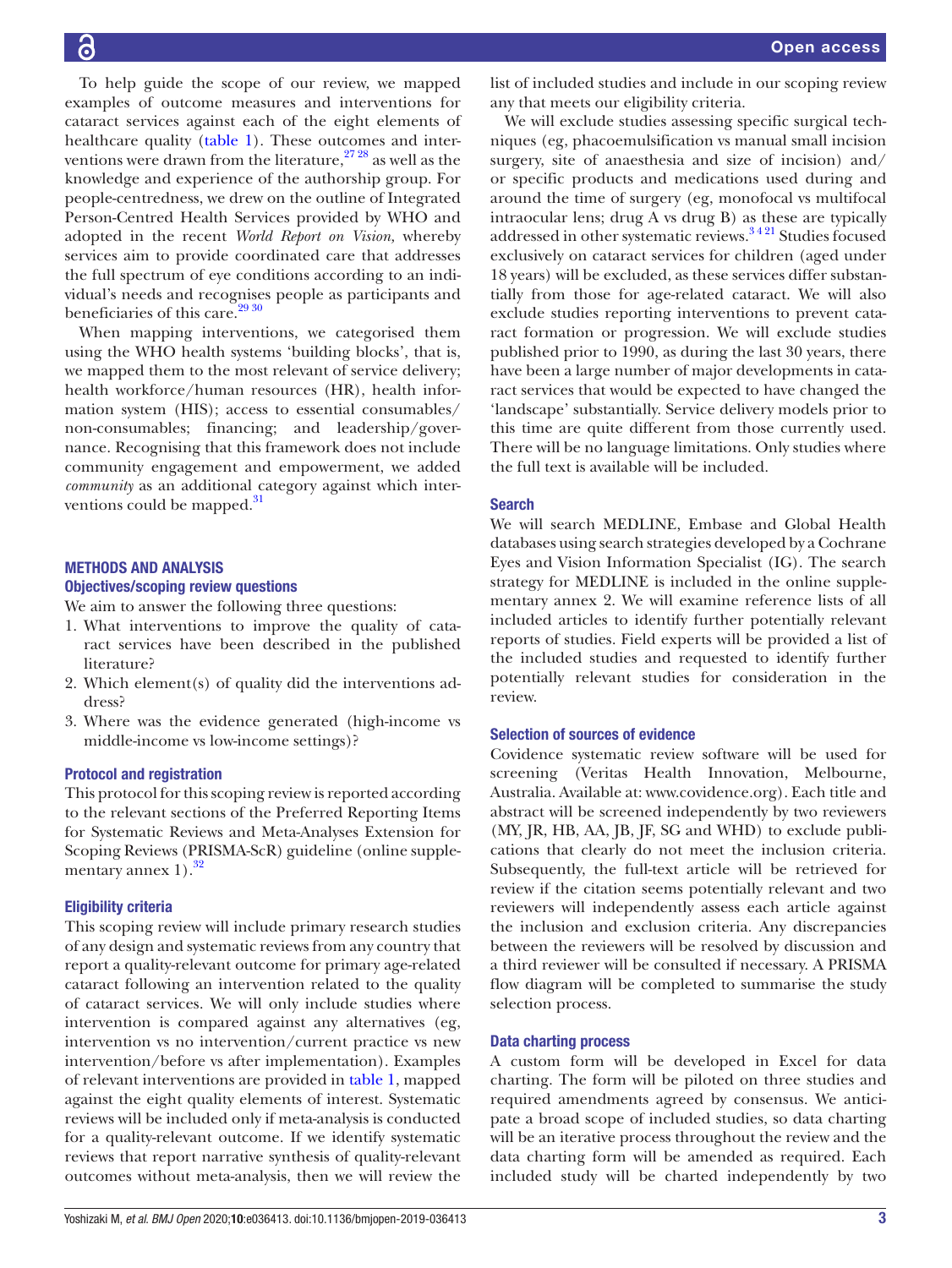<span id="page-3-0"></span>

| medication)            |                                                                                                                                                                                                                                                                                                   |                                                                                                                                                                                                                                                                                                          | Table 1 Indicative outcomes and interventions to improve the quality of cataract services (excluding technical aspects of surgery and anaesthesia, equipment and                                                                                                                                                                                                                                                                                                                                                                                                                                              |
|------------------------|---------------------------------------------------------------------------------------------------------------------------------------------------------------------------------------------------------------------------------------------------------------------------------------------------|----------------------------------------------------------------------------------------------------------------------------------------------------------------------------------------------------------------------------------------------------------------------------------------------------------|---------------------------------------------------------------------------------------------------------------------------------------------------------------------------------------------------------------------------------------------------------------------------------------------------------------------------------------------------------------------------------------------------------------------------------------------------------------------------------------------------------------------------------------------------------------------------------------------------------------|
| Quality elements       | Description/notes                                                                                                                                                                                                                                                                                 | Example outcome measures                                                                                                                                                                                                                                                                                 | Example interventions                                                                                                                                                                                                                                                                                                                                                                                                                                                                                                                                                                                         |
| Effectiveness          | as adherence to evidence-based<br>WHO's framework defines this<br>medicine. <sup>24</sup>                                                                                                                                                                                                         | Effective cataract surgical coverage <sup>15</sup><br>Pre and post-operative visual acuity.<br>Contrast, glare, colour vision<br>Years of sight-loss avoided.                                                                                                                                            | undertaken and interpreted; access to a good quality range<br>dataset in the UK and annual audit based on these data; <sup>36</sup><br>Equipment/consumables: preoperative biometry correctly<br>stratification of patients and matching with surgeon skills.<br>PRECOG; <sup>37</sup> BOOST; <sup>12</sup> national benchmarks for quality<br>HIS: recording and monitoring of outcomes-national<br>data reporting system eg, cataract surgery minimum<br>Service delivery: day case vs inpatient surgery; risk<br>outcomes; post-operative spectacle supply.<br>of intraocular lens (IOL) powers.<br>Δ<br>Λ |
| Safety                 | Patient harm is the 14th leading cause of<br>global disease burden. <sup>24</sup>                                                                                                                                                                                                                 | endophthalmitis, cystoid macular oedema,<br>Refractive outcomes, for example, target<br>spherical equivalent, prediction error and<br>retinal detachment, corneal oedema and<br>Postoperative issues, for example,<br>postoperative astigmatism<br>decompensation incidents<br>Wrong lens insertion<br>▲ | Governance: national benchmarks for quality outcomes in<br>place (including refraction) quality assurance practice (ie,<br>Equipment/consumables: IOL quality control, instrument<br>complications; protocols for emergency management of<br>HIS: system to monitor individual surgeon performance.<br>WHO cataract checklist and monitoring of outcomes)<br>Service delivery: interventions to address surgical<br>postoperative complications; post-operative care<br>HR: simulation training; continuing professional<br>development for ophthalmologists.<br>sterilisation.<br>▲                          |
| centredness<br>People- | systematically incorporate the needs and<br>A good quality service should<br>preferences of patients.                                                                                                                                                                                             | Number of hospital attendances required<br>Patient Reported Outcome Measures for<br>example, EQ-5D, Catquest-9SF, Visual<br>Function Questionnaire (VFQ-25)<br>$\blacktriangle$                                                                                                                          | Community: counselling about accessing surgery; informed<br>permission/support); dedicated eye health coordinators;<br>consent process; social support (eg, escort, family<br>preoperative anxiety reduction strategies.<br>$\blacktriangle$                                                                                                                                                                                                                                                                                                                                                                  |
| Timeliness             | would improve patients' experience and<br>identification and appropriate referral is<br>reduce the risk of complications. Early<br>Timely access to cataract surgery<br>key to timely access.                                                                                                     | Severity of cataract at first presentation<br>Inter-operative time for patients with<br>Time from diagnosis with operable<br>cataract to completion of surgery.<br>(including bilateral or unilateral).<br>bilateral cataract.                                                                           | affordable and sustainable; use of technology for example,<br>telemedicine; same-day bilateral surgery in low population<br>density, low infection setting; strategies to reduce the<br>Service delivery: re-design of pathways (diagnostics,<br>referrals, treatment and follow-up) to be acceptable,<br>waiting list.<br>▲                                                                                                                                                                                                                                                                                  |
| Equity                 | ethnicity, rural/urban and socioeconomic<br>the same setting according to patients'<br>terms of equity of access to healthcare<br>services or equity of health outcomes.<br>Quality of care should not vary within<br>characteristics such as age, gender,<br>status. Equity can be considered in | gender, ethnic minority and indigeneity).<br>vision impairment in subpopulation (eg,<br>coverage of surgery in subpopulations.<br>Prevalence of cataract blindness and<br>Volume, distribution and effective<br>Δ                                                                                        | subsidy for surgery and transport); patient information and<br>Equipment/consumables: reduced tax on imported items.<br>Community: financial support for patients who need it (ie,<br>Service delivery: outreach diagnostic protocols including<br>education to raise awareness/anxiety management.<br>Financing: health insurance for cataract surgery. <sup>38</sup><br>consideration for false positives/negatives.<br>Δ                                                                                                                                                                                   |
|                        |                                                                                                                                                                                                                                                                                                   |                                                                                                                                                                                                                                                                                                          | Continued                                                                                                                                                                                                                                                                                                                                                                                                                                                                                                                                                                                                     |

6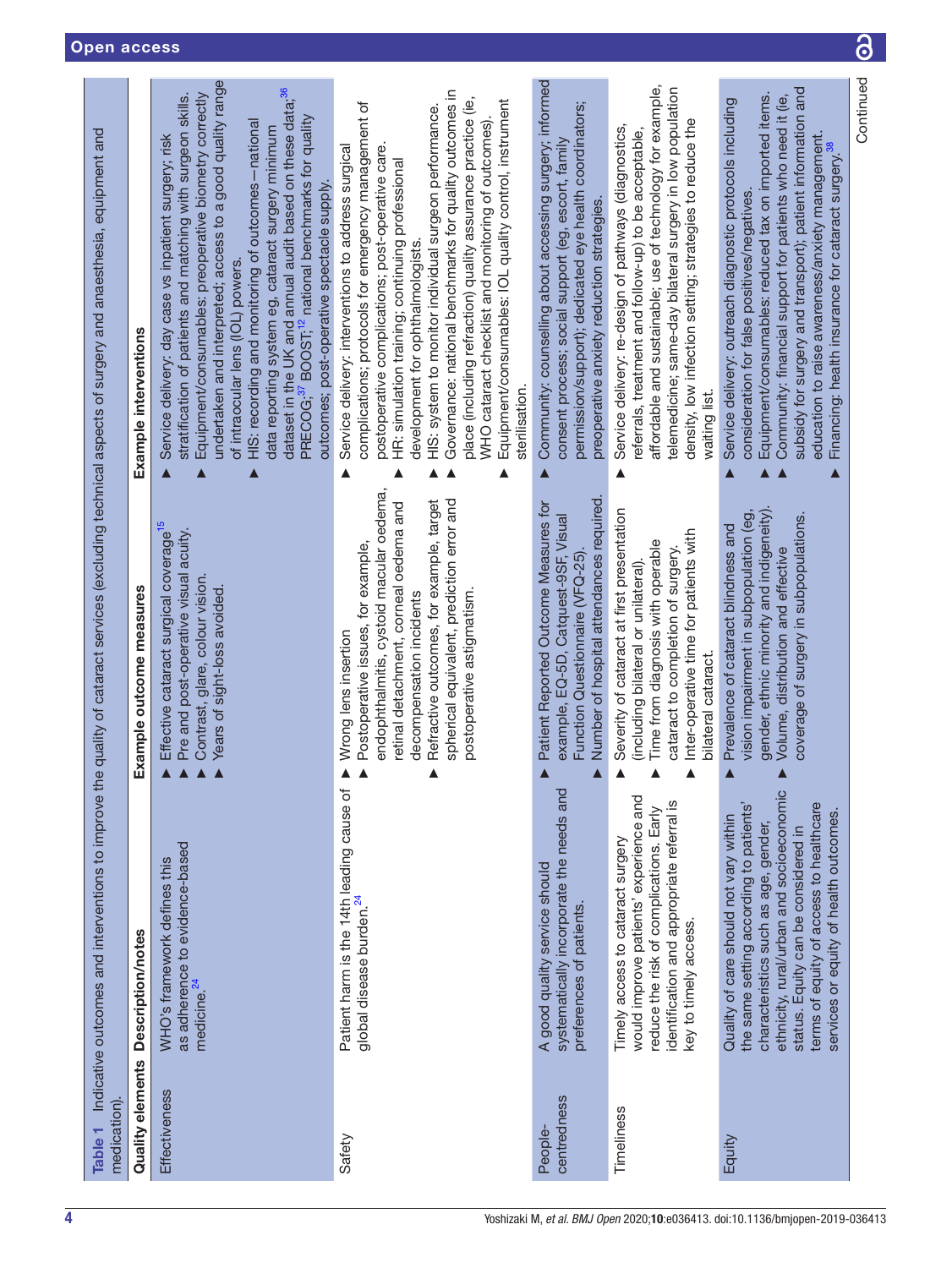$\overline{\omega}$ 

| Continued<br>Table 1 |                                                                                                                                                                                                                                                                                                                                                                                                                  |                                                                                                                                                                                                                        |                                                                                                                                                                                                                                                                                                                                                                                                                                                                                                                                                                                                                                                                                   |
|----------------------|------------------------------------------------------------------------------------------------------------------------------------------------------------------------------------------------------------------------------------------------------------------------------------------------------------------------------------------------------------------------------------------------------------------|------------------------------------------------------------------------------------------------------------------------------------------------------------------------------------------------------------------------|-----------------------------------------------------------------------------------------------------------------------------------------------------------------------------------------------------------------------------------------------------------------------------------------------------------------------------------------------------------------------------------------------------------------------------------------------------------------------------------------------------------------------------------------------------------------------------------------------------------------------------------------------------------------------------------|
|                      | Quality elements Description/notes                                                                                                                                                                                                                                                                                                                                                                               | Example outcome measures                                                                                                                                                                                               | Example interventions                                                                                                                                                                                                                                                                                                                                                                                                                                                                                                                                                                                                                                                             |
| Integration          | Continuity of care and care coordination,<br>including coordinating care for effectively<br>managing comorbidities Improve the<br>care experience for people.                                                                                                                                                                                                                                                    | accreditation and governance structure.<br>Multidisciplinary team training,<br>Referral pathways.                                                                                                                      | Service delivery: pathways (diagnostics, treatment and<br>follow-up); support service; outreach and primary care<br>screening diagnostic protocols / algorithms including<br>consideration for false positives/negatives.<br>$\blacktriangle$                                                                                                                                                                                                                                                                                                                                                                                                                                     |
| Efficiency           | population level. Health service efficiency<br>efficiency (optimal mix of inputs is being<br>allocation) and technical efficiency (ie,<br>used to produce chosen outputs that<br>contribute to quality improvement at<br>Efficient use of resources, including<br>is, multi-disciplinary team, financial<br>can be considered as allocative<br>productivity of surgeons, would<br>productivity of surgeons etc). | Multidisciplinary fixed/permanent team.<br>Availability of manager/administrator.<br>Productivity of surgeons (ie, annual<br>cataract operations per surgeon).<br>Cost-effectiveness analysis.<br>Financial management | payment); modelling of cost recovery options that balance<br>and quality improvement (ie, fee per service and bundled<br>department manager; removing the need for a specialist<br>shifting to non-ophthalmologist cataract surgeons; eye<br>account); payment options that incentivise productivity<br>department autonomy over funds (budget and/or bank<br>Equipment/consumables: dedicated operating theatre.<br>Financing: financial sustainability of the providers; eye<br>example, nurses seeing post-operative patients; task-<br>HR: multidisciplinary team to support the surgeon, for<br>productivity, affordability and profit.<br>anaesthetist.<br>$\blacktriangle$ |
| Planetary health     | generations, it needs to shift towards an<br>considerable amounts of emissions and<br>waste. In order to protect and improve<br>energy and resources and produces<br>environmentally sustainable system.<br>the health and well-being of future<br>Healthcare is a major consumer of                                                                                                                             | Waste generated during cataract surgery.<br>Carbon footprint of cataract surgery.                                                                                                                                      | Equipment/consumables: reusable equipment, waste<br>Financing: sustainable procurement.<br>HIS: audit, lifecycle assessment.<br>management.                                                                                                                                                                                                                                                                                                                                                                                                                                                                                                                                       |
|                      | HIS, health information system; HR, human resources.                                                                                                                                                                                                                                                                                                                                                             |                                                                                                                                                                                                                        |                                                                                                                                                                                                                                                                                                                                                                                                                                                                                                                                                                                                                                                                                   |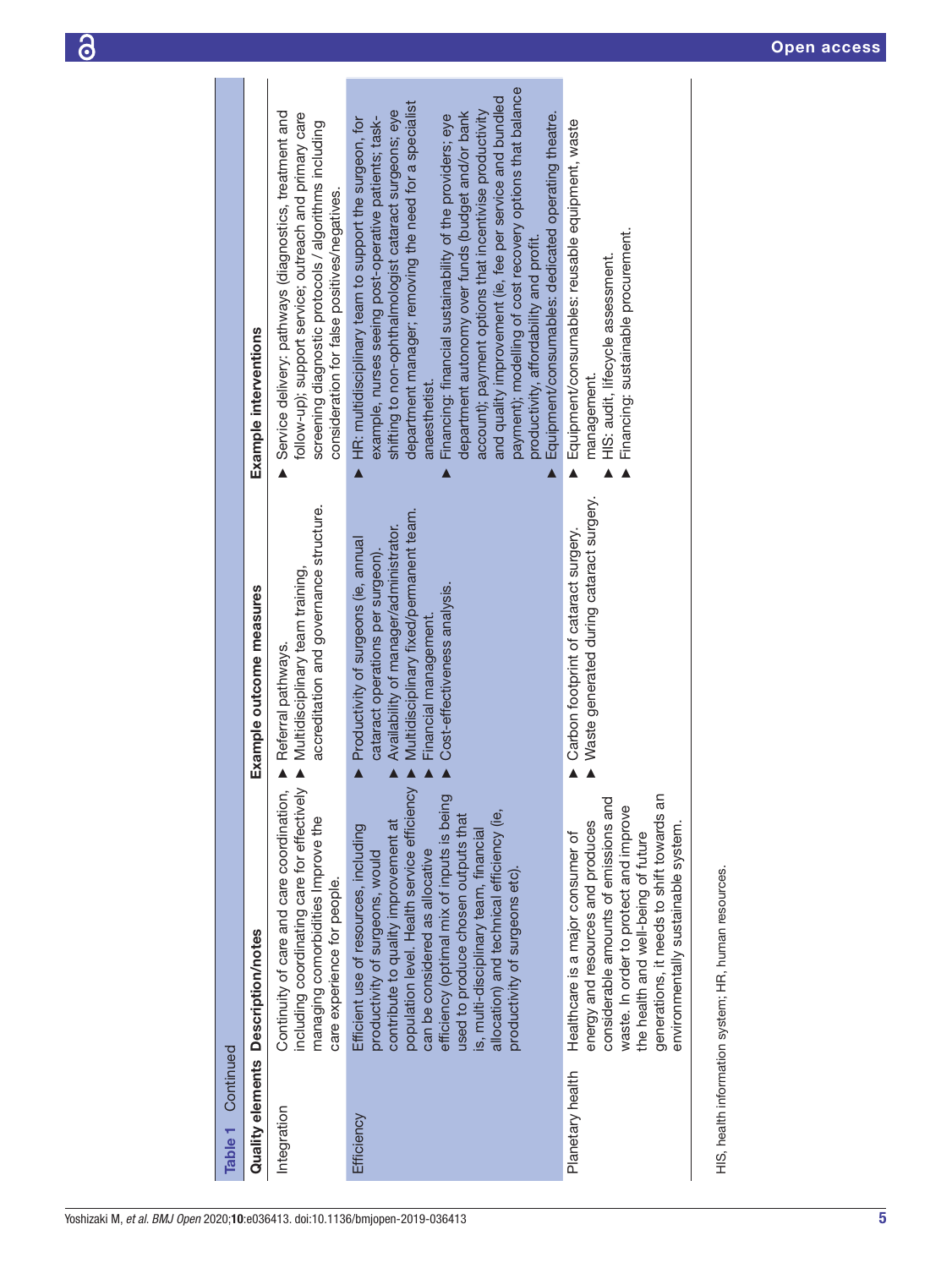reviewers. Any discrepancies will be resolved by discussion and a third reviewer will be consulted if necessary. We plan to contact study authors in the case of unclear information and will make up to three attempts by email.

# Data items

The following data items will be collected during the data charting process:

- 1. Publication characteristics: title, year of publication, study design, country of origin and study setting.
- 2. Characteristics of intervention/study:
	- a. Context (eg, geographic area, target population and distribution, type of interventions (categorised by health system building block), target health practitioner and duration/frequency).
	- b. Quality element(s) addressed by the intervention (as outlined in [table](#page-3-0) 1).
- 3. Outcome(s) of the intervention/study and whether it was reported to be effective (ie, had an effect vs had no effect) (examples of outcomes are outlined in [table](#page-3-0) 1).

#### Synthesis of results

We recognise that the indication for surgery can vary across different settings due to the prevalence of vision loss from cataract, the capacity of services and the quality and safety standards in each setting. Accordingly, we will synthesise results by World Bank country income level (high/upper-middle/lower-middle/low) $^{33}$  and (if possible) by Global Burden of Disease super-region (high income/Latin America and Caribbean/sub-Saharan Africa/North Africa and Middle East/Southeast Asia, East Asia and Oceania/South Asia/Central Europe, Eastern Europe and Central Asia).<sup>[34](#page-6-26)</sup>

We will summarise findings narratively and using descriptive statistical methods as appropriate. We will map each intervention to the relevant quality element. We will visualise the findings using spider charts to show the extent of the evidence across each quality element and will plot evidence in high-income countries separately to LMICs. For each intervention, we will quantify the number of studies that were reported by the authors to be effective (vs having no effect).

### Patient and public involvement statement

This protocol was developed with input from the Commissioners of the *Lancet Global Health* Commission on Global Eye Health, $35$  which includes people with lived experience of vision impairment (and cataract surgery), policymakers, academics, clinicians, government eye health programme leaders and advocacy specialists.

# Ethics and dissemination

Ethical approval was not sought, as our review will only include published and publicly accessible information.

We will publish our findings in an open-access, peerreviewed journal and develop an accessible summary of the results for website posting and stakeholder meetings.

A summary of the results will also be included in the ongoing *Lancet Global Health* Commission on Global Eye Health[.35](#page-6-27)

#### Author affiliations

<sup>1</sup>International Centre for Eye Health, London School of Hygiene and Tropical Medicine, London, UK

<sup>2</sup>School of Optometry and Vision Science, The University of Auckland, Auckland, New Zealand

3 Division of Ophthalmology, Universidade de São Paulo, Faculdade de Medicina de Ribeirão Preto, Ribeirao Preto, São Paulo, Brazil

4 Department of Ophthalmology, Stoke Mandeville Hospital, Aylesbury, UK 5 Department of Ophthalmology, University of Nairobi, Nairobi, Kenya

<sup>6</sup>Department of Ophthalmology, University of Nigeria, Nsukka, Enugu, Nigeria <sup>7</sup>Department of Ophthalmology, University of Cape Town, Rondebosch, Western Cape, South Africa

<sup>8</sup> Centre for Public Health, Queen's University Belfast, Belfast, UK

<sup>9</sup>Zhongshan Ophthalmic Center, Sun Yat-Sen University, Guangzhou, Guangdong, China

<sup>10</sup>Moorfields Eye Hospital, London, UK

Contributors JR and MJB conceived the idea for the review. MY and JR drafted and revised the protocol with suggestions from MJB, NC, JF, SG, HB, AA, APM, WHD and JB. IG constructed the search.

Funding MJB is supported by the Wellcome Trust (207472/Z/17/Z). JR is a Commonwealth Rutherford Fellow, funded by the UK government through the Commonwealth Scholarship Commission in the UK. The Lancet Global Health Commission on Global Eye Health is supported by The Queen Elizabeth Diamond Jubilee Trust, Moorfields Eye Charity [grant number GR001061], NIHR Moorfields Biomedical Research Centre, Wellcome Trust, Sightsavers, The Fred Hollows Foundation, The SEVA Foundation, British Council for the Prevention of Blindness and Christian Blind Mission.

Competing interests None declared.

Patient and public involvement Patients and/or the public were involved in the design, or conduct, or reporting, or dissemination plans of this research. Refer to the Methods section for further details.

Patient consent for publication Not required.

Provenance and peer review Not commissioned; externally peer reviewed.

Open access This is an open access article distributed in accordance with the Creative Commons Attribution 4.0 Unported (CC BY 4.0) license, which permits others to copy, redistribute, remix, transform and build upon this work for any purpose, provided the original work is properly cited, a link to the licence is given, and indication of whether changes were made. See: [https://creativecommons.org/](https://creativecommons.org/licenses/by/4.0/) [licenses/by/4.0/](https://creativecommons.org/licenses/by/4.0/).

#### ORCID iDs

Miho Yoshizaki<http://orcid.org/0000-0003-1893-5675> Jacqueline Ramke<http://orcid.org/0000-0002-5764-1306> Ana P Marques <http://orcid.org/0000-0001-8242-7021>

#### <span id="page-5-0"></span>**REFERENCES**

- 1 Flaxman SR, Bourne RRA, Resnikoff S, *et al*. Global causes of blindness and distance vision impairment 1990-2020: a systematic review and meta-analysis. *[Lancet Glob Health](http://dx.doi.org/10.1016/S2214-109X(17)30393-5)* 2017;5:e1221–34.
- <span id="page-5-1"></span>2 Ramke J, Zwi AB, Lee AC, *et al*. Inequality in cataract blindness and services: moving beyond unidimensional analyses of social position. *[Br J Ophthalmol](http://dx.doi.org/10.1136/bjophthalmol-2016-309691)* 2017;101:395–400.
- <span id="page-5-2"></span>3 de Silva SR, Riaz Y, Evans JR. Phacoemulsification with posterior chamber intraocular lens versus extracapsular cataract extraction (ECCE) with posterior chamber intraocular lens for age-related cataract. *[Cochrane Database Syst Rev](http://dx.doi.org/10.1002/14651858.CD008812.pub2)* 2014:CD008812.
- 4 Ang M, Evans JR, Mehta JS, *et al*. Manual small incision cataract surgery (MSICS) with posterior chamber intraocular lens versus extracapsular cataract extraction (ECCE) with posterior chamber intraocular lens for age-related cataract. *[Cochrane Database Syst](http://dx.doi.org/10.1002/14651858.CD008811.pub3)  [Rev](http://dx.doi.org/10.1002/14651858.CD008811.pub3)* 2014;12:CD008811.
- 5 Riaz Y, de Silva SR, Evans JR. Manual small incision cataract surgery (MSICS) with posterior chamber intraocular lens